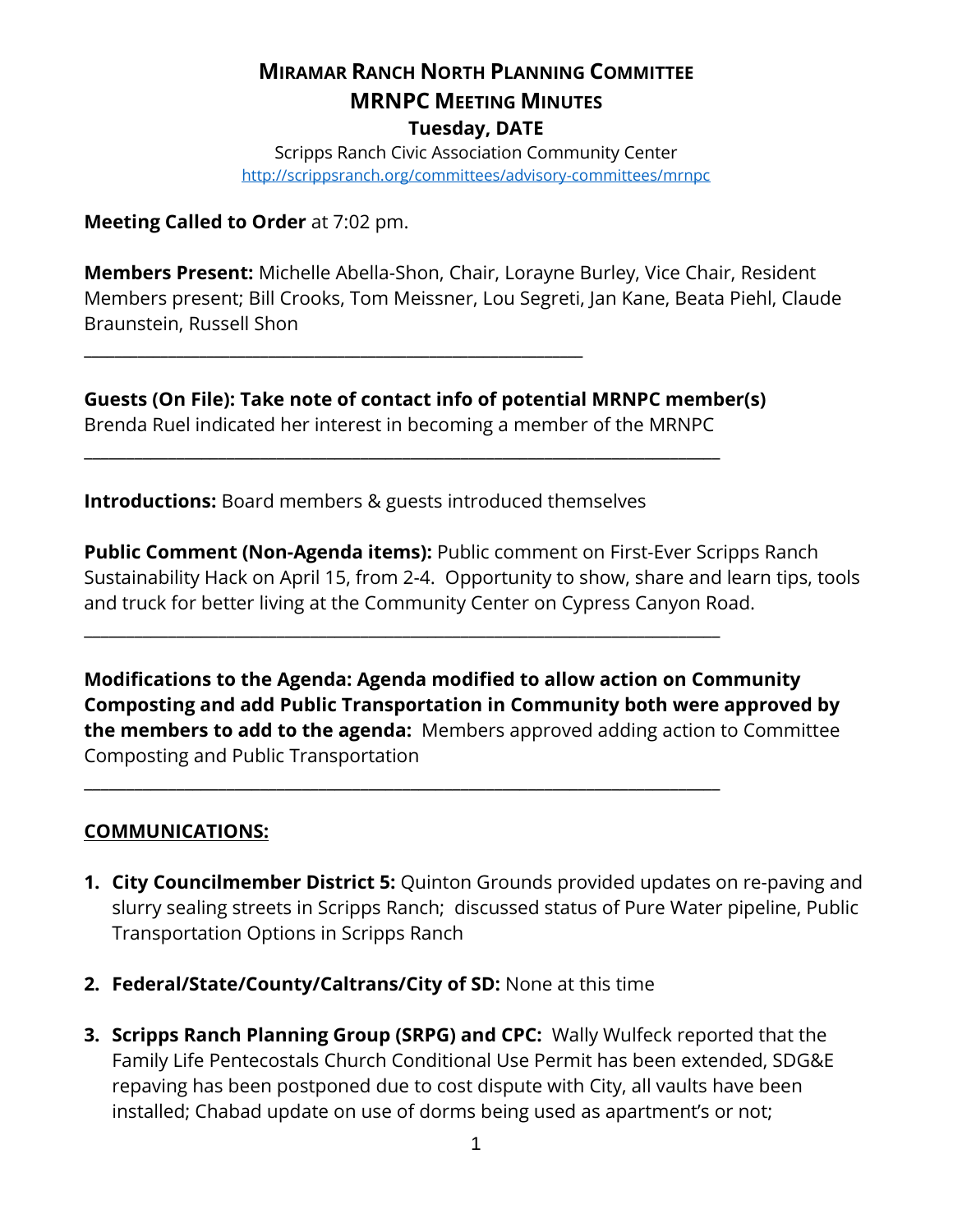Technology Incubator proposal update at AIU property delayed until April 5; Stop sign and double yellow line striping for areas in Stoneridge and on Sunset Ridge (lines); City Auditor looking at 19 Planning Groups for investigation into qualifications of members; Senate Bill 827 to allow denser housing near public transit areas;

**4. Scripps Ranch Civic Association (SRCA):** Recognition Night was a big success with many on the MRNPC being recognized.

# **PRESENTATIONS/DISCUSSIONS/INFO/ACTION ITEMS:**

### **INFO Items:**

- **1.** SDUSD Mixed-Use Development Report (EIR): Draft EIR submitted with school comments may not hear back for another 12 months. Committee discussed next steps and other options for schools action.
- **2.** MAD Update: Updated included the use of Myoporum cuttings and replanting in other areas of MAD, Fire Station 37 re-landscaping after Verizon construction has been accepted by and turned over to the MAD, Heather Wood Monument is being replanted, Damaged Rocker at Cypress Valley Tot Lot has been removed, a light pole within Cypress Valley Tot Lot has been repaired.

# **ACTION Items:**

- 1. Community Composting: presented information to have a community composting site at .the Community Center. After discussions the Chair recommended that the proposal be tabled for a future meeting allowing for additional details to be included in proposal.
- 2. Public Transportation: no additional action taken other than discussed in City Council report above,
- 3. Meeting Closed at 8:15 pm to allow for Member Elections, Tom Meissner moved to close the meeting, seconded by Lorayne Burley.

Motion passed. 5 Yays, 0 Nays. 3 Abstain:

- 4. Michelle Abella-Shon, Lou Segreti and Russell Shon were re-elected for an additional 4 year term from 2018 running through 2022.
- 5. Meeting re-opened at 8:18 pm